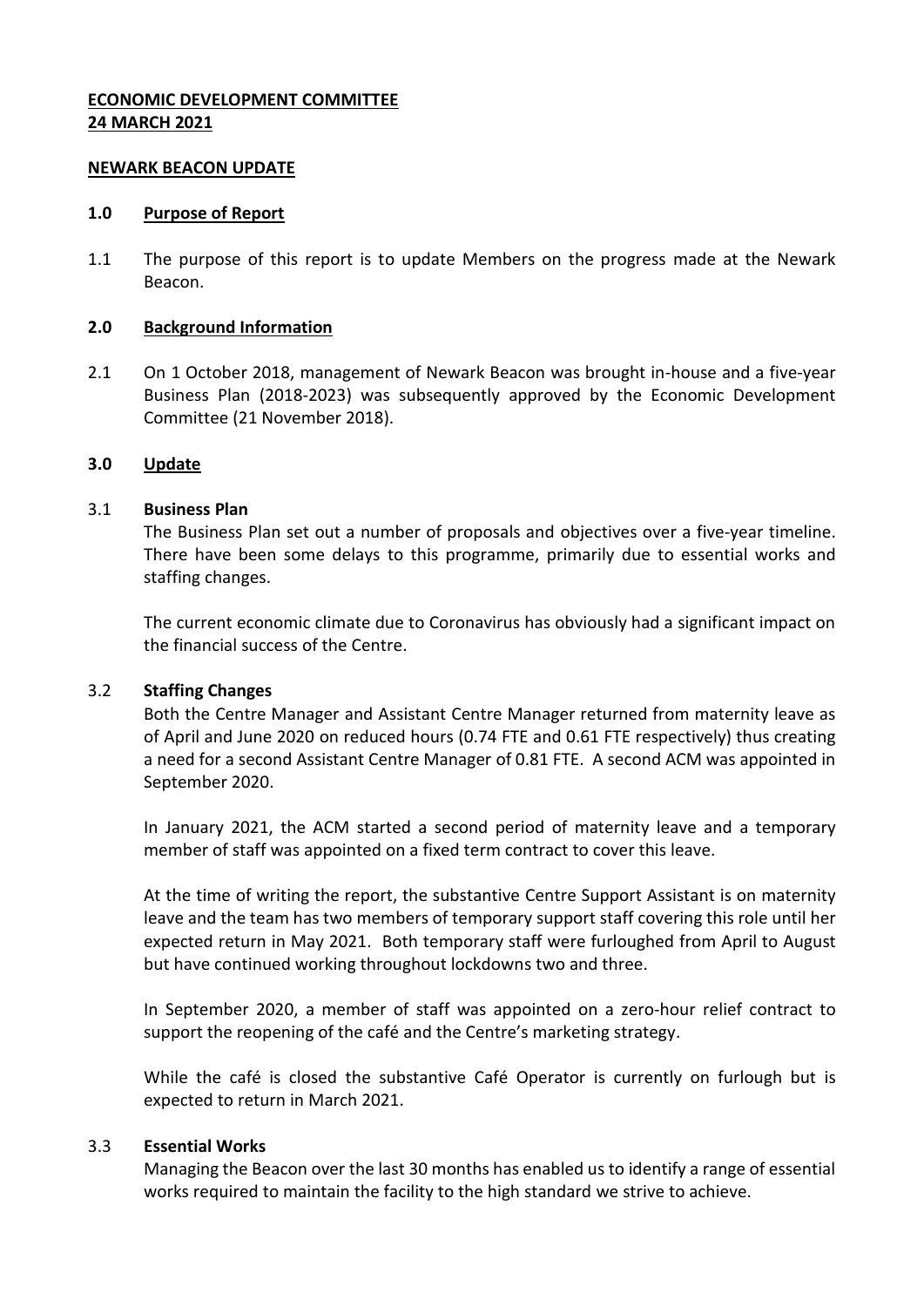This is essential if we are to continue to provide a high level of service in an attractive environment and retain existing businesses. Equally, we are focussing on providing facilities that appeal to new organisations which may be attracted by new and innovative facilities.

Continued analysis of our competitors, highlights that the Beacon currently lacks a private area for tenants to use as break out space for down time away from their offices. In addition to this, we have also identified that an improved shower facility, updated cycle storage and electric vehicle charging points would make us a more appealing setting and help us support objectives in the Community Plan concerning sustainable growth.

The following progress in respect of improvements to the Centre have been made since the update to Committee in August 2020:

- Office 29 furnished as over spill office to support Castle House completed Aug 2020 at a cost of £4,000 from the Covid Fund.
- Replacement Telephone Call Logging System- completed February 2021 at a cost of £4,745 from R&R.

A new programme of works has been identified to further improve the facilities:

|    | <b>Scheme</b>                                                                                                                                    | <b>Status</b>                                              | Cost (approx.)                             |
|----|--------------------------------------------------------------------------------------------------------------------------------------------------|------------------------------------------------------------|--------------------------------------------|
| a. | Office conversion to create tenant breakout<br>space, improved showers and changing facilities,<br>with renovation to both upstairs kitchenettes | <b>Funding</b><br>approved for<br>2021/22<br><b>Budget</b> | £52,000<br>(Capital<br>Scheme)             |
| b. | <b>End Stairwell Repaint</b>                                                                                                                     | To programme                                               | £2,048 (R&M)                               |
| c. | <b>Electric Vehicle Charging Points</b>                                                                                                          | Funding to be<br>determined                                | Approx.<br>£28,000 grants<br>are available |

#### 3.5 **COVID 19**

3.4

A COVID risk assessment and Safe System of Work were completed in June 2020 and are reviewed monthly.

The current pandemic has had an adverse impact on the centre's financial performance. All on-site businesses that qualified were offered and received the 10K business rates grant in a timely manner in April 2020. As an added measure of support, all on-site customers were offered a 25% concession on their monthly rent for April, May and June. All virtual customers received a 50% concession for the same months.

During the first lockdown the centre café closed and reopened as planned in September as a takeaway-only service, fully adopting the centre's COVID safe systems of work. During the second lockdown in November, the café was able to continue to trade.

At the beginning of January 2021, the third lockdown came into force and the café closed again due to the expected reduced footfall. It is anticipated that the café will reopen for takeaway food in line with the schools reopening and that there will be an initial outlay for restocking the café. The cycle of lockdown and reopening has made stocking challenging to manage and avoid obsolete stock and wastage. The current menu is being reviewed and recosted to ensure achievable profit margins once it does reopen.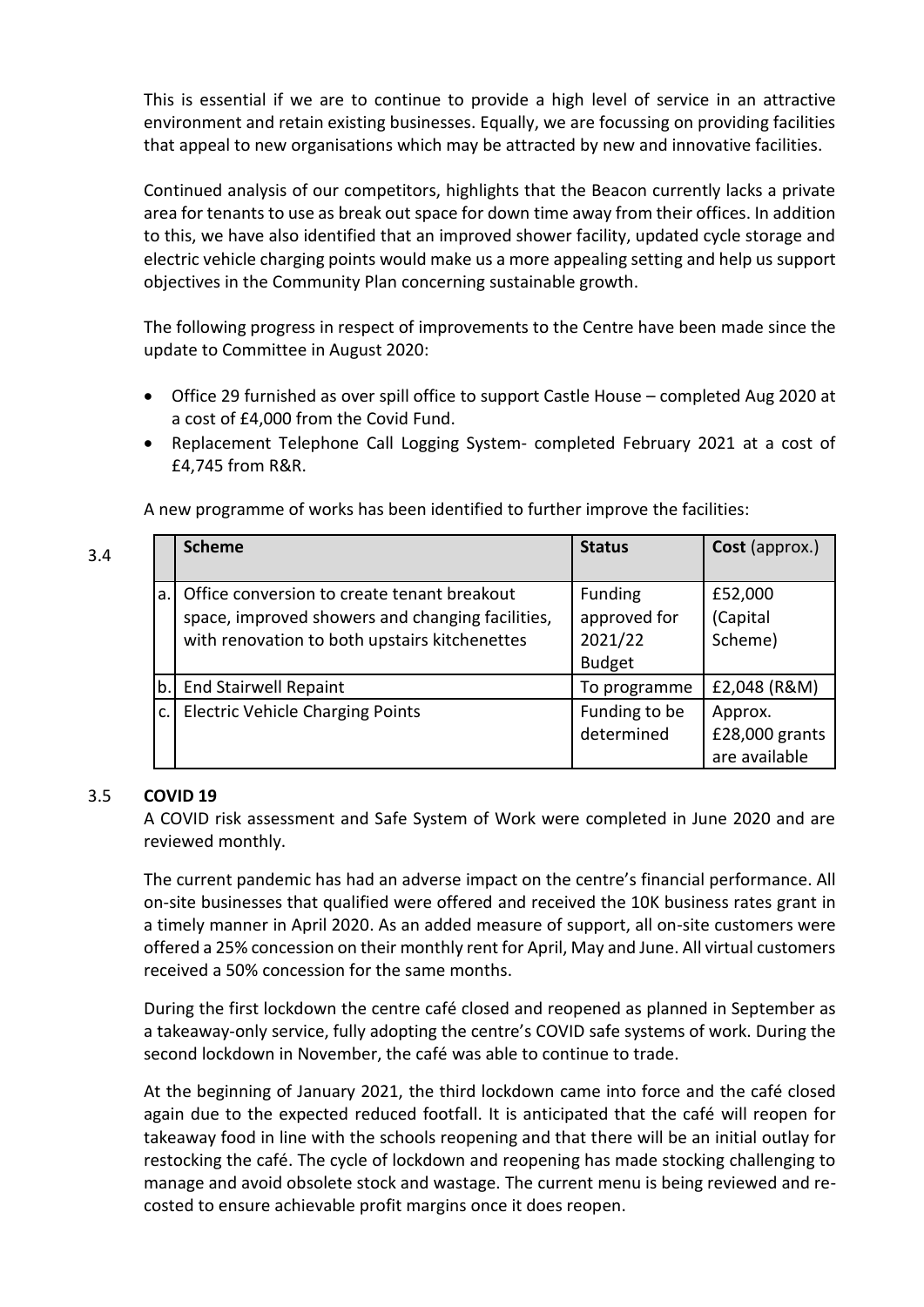All conferencing and external meetings have ceased and will not resume until government authorisation is granted. In the meantime safe systems of work have been drafted and approved in readiness to restart this activity.

Office 29 has been furnished to accommodate overflow officers from Castle House as a drop in location in light of social distancing challenges. This includes desks, chairs and screens as well as docking stations and monitors.

# **4.0 Performance to Date**

# 4.1 **Rental**

Annual rental income, both office rent and virtual, was budgeted at £373K for 2020/2021. As at the end of January 2021, the Beacon has generated £219K, an unfavourable variance of £153K.

As outlined in 3.4, all onsite customers received a 25% discount for April, May and June, which has contributed to this deficit while virtual customers received a 50% discount for the same period. Obviously, COVID has had a detrimental impact on income, with a dramatic reduction in enquiries during the first half of the financial year. New enquiries have been steady since August, with 27 enquiries all year, 48% of which have viewed the centre.

During the second half of 2019/20 the Virtual Office package was repriced under the direction of former management within the Business Unit, which resulted in the loss of 50% of virtual businesses. The two virtual packages were combined and the price doubled however, the higher price has not covered the loss and this is reflected in the reduced virtual income.

With more people working from home but wishing to portray a professional image, we expect virtual office business to increase in the next financial year. Therefore, the virtual office package has recently been reviewed again, with a list of products and services priced so customers can select the level of service they require. The option to utilise hot-desking days has been included in the gold package. A copy of the proposed packages is attached in the appendix.

# 4.2 **Auxiliary**

Auxiliary Income includes catering, hot-desking, hire charges and service charges and is budgeted at £106K for 2020/2021. Actual achieved so far up to month 10 is £14K, an adverse variance of £92K. Fewer tenants has meant that we have fewer services to recharge.

The remaining deficit is directly correlated to the centre being unable to host conferencing and meetings during the pandemic, and the accompanying catering that would support these. As well as significant reduction in achievable catering income: The café has only been open to onsite customers for three months of the financial year. The catering loss is offset by the reduced expenditure.

# 4.3 **Occupancy**

Occupancy in the 30 months since the Beacon management returned in-house has obviously fluctuated with natural progressions and the current COVID climate. In February 2021, the centre is currently at 71% occupancy (31 out of 44 offices being occupied). Prior to the COVID lockdowns, occupancy at the centre was 88% (November 2019). Constant tenant management on a daily basis ensures that tenant expectations are met to maintain a high degree of satisfaction.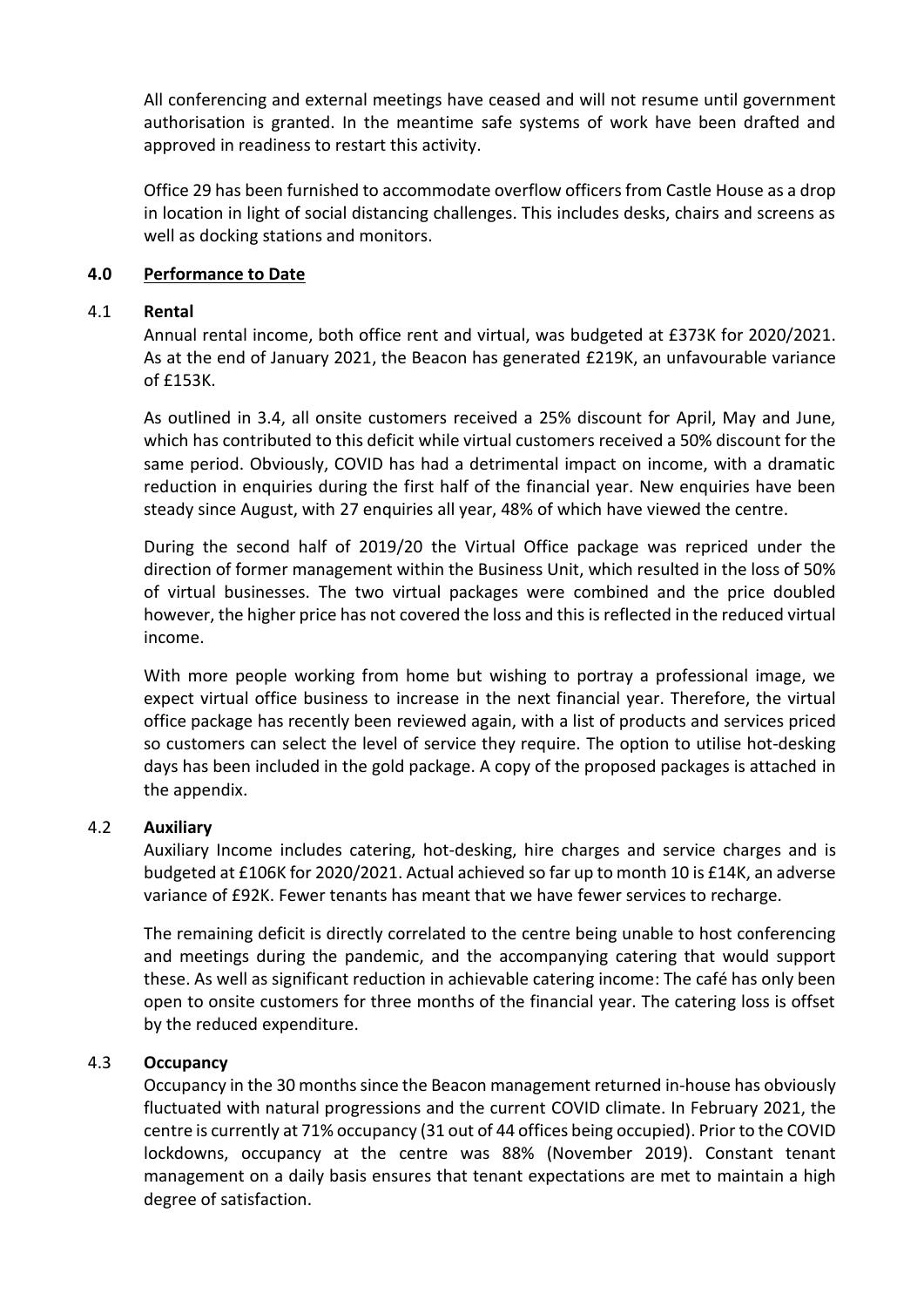The last year has seen a lot of movement in centre. Eight customers have vacated, however only three of these are due to the pandemic. A leisure industry business who were looking to reduce costs are hoping to return to the centre in late 2021. Other changes are the results of reduced staffing levels meaning an office in Newark is no longer required and/or customers have decided to work from home permanently.

On a positive note, two customers have downsized instead of vacating and three customers have upsized, along with one brand new customer who became a tenant in November 2020. Our largest tenant, UMC Architects, has gone the extra mile to accommodate all their staff to social distancing requirements by leasing three extra offices. They have increased their workforce throughout the pandemic, creating jobs to support their current largest project to date of designing the new Sky Studios in Elstree.

The centre management team are looking at all opportunities to increase the offer at the Beacon to make it as attractive as possible for businesses during this difficult time. Work due to be completed in 2021/22 and ideas being explored include:

- The capital scheme to break down larger offices to more small offices, including improved shower and changing facilities and a breakout room for onsite tenants to facilitate networking and socialising;
- Electric Vehicle Charging Points, exploring the possibility of any external grant;
- A "show office" is currently being set up which would include offering a fully furnished office ready for someone to move in;
- Flexible terms with shorter lease lengths;
- Corporate gym membership discount.

There will also be a full review of the marketing strategy for the Beacon in 2021 to identify any areas of improvement to maximise occupancy levels and income received. Local networking events are already being attended virtually, to increase awareness of the centre in the business community.

Services already included in a tenant's lease include:

- Professional business support, provided on site by NSDC
- Reception meet and greet service including telephone answering in company name (Monday to Friday, 08.30-17.00 hrs, excluding bank holidays)
- 24/7 secure access to the Centre
- Free onsite car parking (subject to availability)
- **•** Business Rates
- Shared Internet access for 0-4 users
- Direct Dial Telephone number with up to 2 extensions and handset hire (excluding call charges)
- Utilities: heating, electricity and water
- Newark Beacon as company postal address for mail & parcels
- Shared kitchens
- **•** Toilet facilities
- Water Coolers in common areas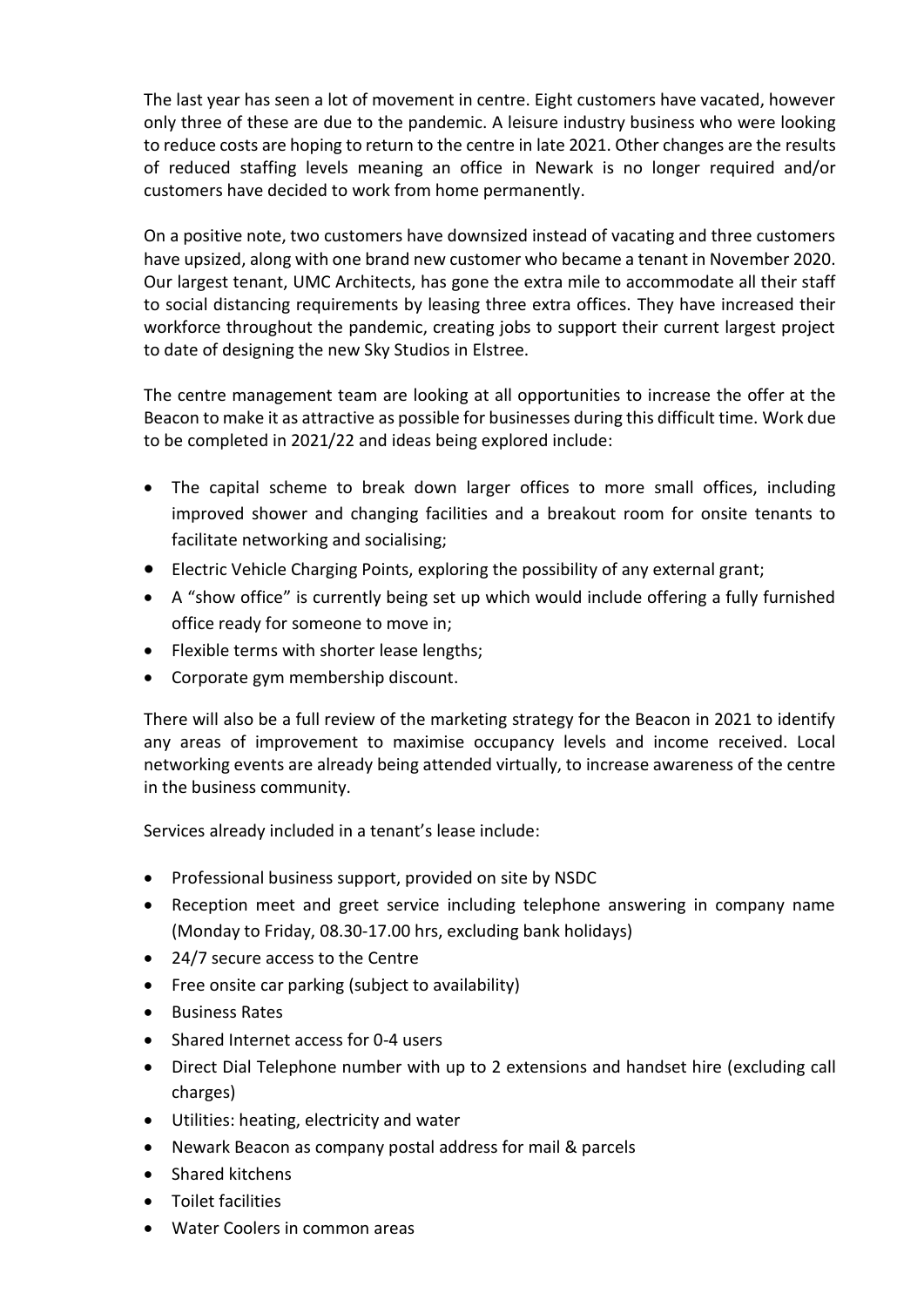- Maintenance & Cleaning of common areas (kitchens, toilets, etc.)
- Monitored Intruder and Fire Alarm
- Onsite Networking Events
- Discounted meeting room hire

#### 4.4 **Business Support**

Business Support has understandably tapered off during the pandemic as face-to-face meetings and conferencing have not been permitted. However, most of the planned support activities have been able to go ahead virtually. New customers have received an introductory communication from the Economic Support Officers and any questions about business support have been directed their way via the centre management team.

#### 4.5 **Digital Communications**

Further work is required to increase the Beacon's digital footprint. The Beacon website needs to be moved onto the T4 framework. In the meantime, improvements to the current website include a virtual 360 tour of the centre, completed by an onsite customer; an enquiry form as a call to action and; google analytics information forwarded monthly to the centre team.

Social media has seen increased activity as posts are scheduled more frequently, often sharing NSDC corporate messages on Facebook, LinkedIn and Instagram thus raising the profile of the Centre.

The centre management team are currently exploring all avenues to market the centre including partnering with Buttercross estates to advertise on Rightmove.

#### 4.6 **Customer Satisfaction**

Customer Satisfaction at the Beacon is measured using a formalised, questionnaire-based process. There was a 54% return rate.

Feedback was overwhelmingly good with 50% of respondents rating the Beacon as excellent, 28.5% as very good and 21.5% as good. Tenants were particularly happy with the staff, café and ground floor upgraded toilets. Points mentioned for future improvements focused mainly on the first floor toilets, centre temperature in particular air conditioning, and parking.

A Café survey was issued in November 2020 to onsite customers. Of the responses, 85% of customers used the café facility. Feedback indicated that customers thought that current pricing is fair, and particularly like that sandwiches are freshly-prepared rather than prepackaged, ready prepared. Suggestions including healthy and vegan options were requested.

# **5.0 Equalities Implications**

5.1 Equalities impact assessments will be completed as appropriate for the activities and actions mentioned within this report.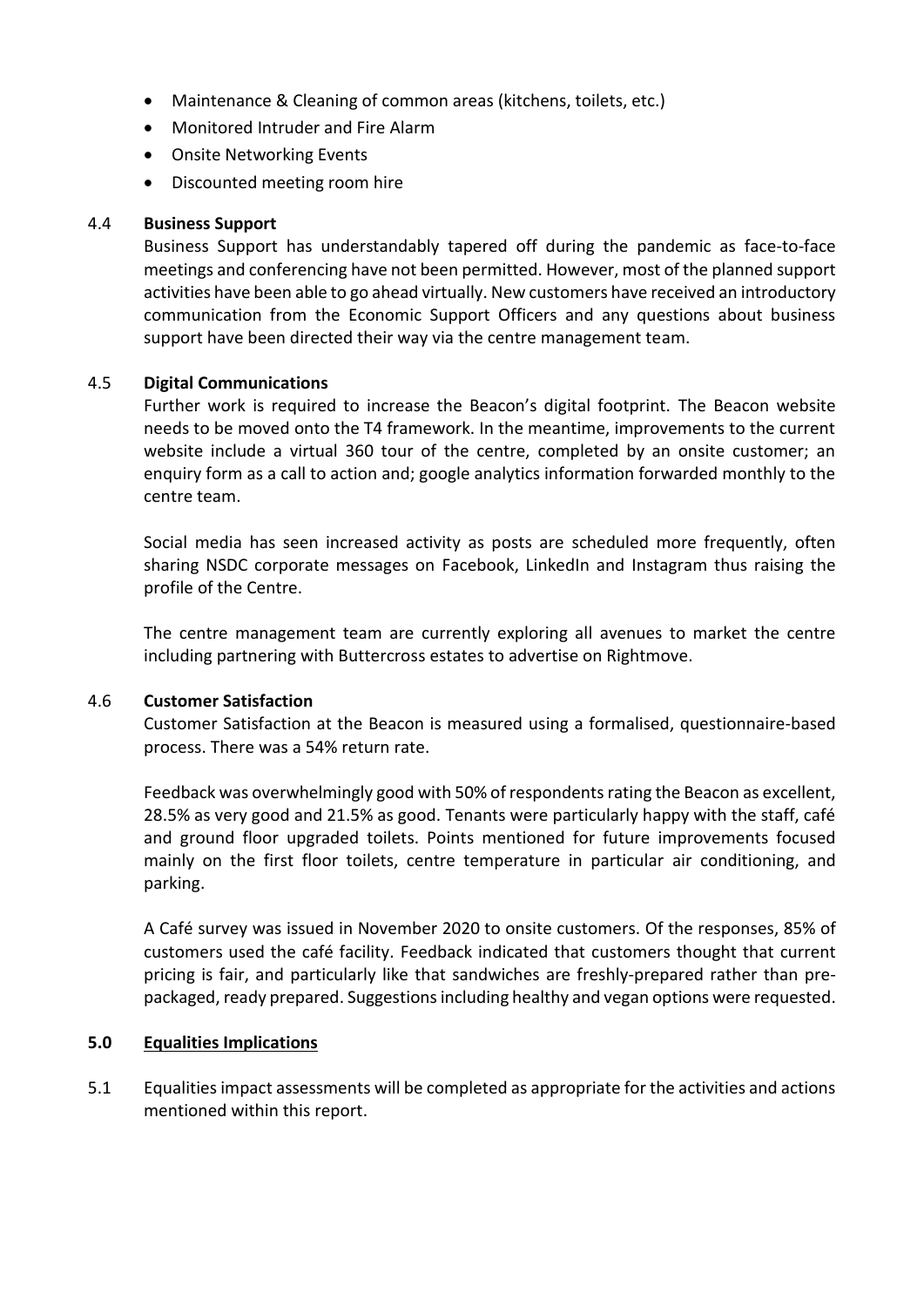# **6.0 Financial Implications (FIN20-21/9677)**

6.1 As part of the 2021-2022 budget setting process, a thorough zero-based review was undertaken to ensure the anticipated income and expenditure is accurate. The budget has been prepared with prudence and the understanding that whilst COVID will continue to prove a challenge, that normal business will resume in 21-22. If this continues as expected predicted occupancy levels and income generation should return to pre-COVID levels: a 9% occupancy increase.

The Centre Management Team remains focused on the tight management of the budget, and is confident that the Newark Beacon will return to a stable cost neutral position post-COVID.

The capital bid was submitted in autumn 2020 for the scheme identified in the table at 3.4 to further improve the facilities. This was approved at 22 February 2021 Policy and Finance Committee and Council on 8 March 2021 as part of the Capital Programme Budget report. A tender process will begin shortly.

# **7.0 Community Plan – Alignment to Objectives**

7.1 The in-house management of Newark Beacon was driven by the desire to improve the quality of the service and business support available to the customers, as well as reduce expenditure and increase revenue in accordance with Newark and Sherwood's Commercial Strategy and Investment Plan.

The latest capital bid is further supporting this to provide improved showering facilities and update the current cycle storage with the potential to include a hire bike station (Brompton Bikes) to encourage increased cycling to work; to not only improve the overall health and wellbeing of the customers but also contribute to the reduction of congestion within the town.

Installing electric vehicle charging points would make the Beacon a more attractive proposition. Supporting the Government plans to accelerate the national move to greener transport as well as future proofing the centre. This would encourage the use of electric cars and protect the district's natural environment, whilst positively impacting local residents' health with the reduction in air pollution. We already have several customers with electric cars, with one actively seeking to move their fleet to electric vehicles.

In line with the Council's objective regarding the inclusive and sustainable economic growth, the Beacon management team feel the centre is ideally placed to help support new grass root start-up businesses, which are likely to emerge as the country begins to recover from the pandemic. The management team is currently developing a strategy to engage with and encourage new businesses into the centre, potentially tailoring the Café towards the business café culture with continued business support as they grow.

# **8.0 Comments of Director**

8.1 I continue to welcome and support the difference made since the Beacon was brought back in house in terms of occupancy and budget. The centre provides important accommodation to a number of businesses. There is a need to absorb temporary staffing costs within the 2020/21 budget, a matter which Officers will address. It is expected that the relaunch of the Beacon's advertising profile in 2021 will accelerate the additional take-up of vacant units.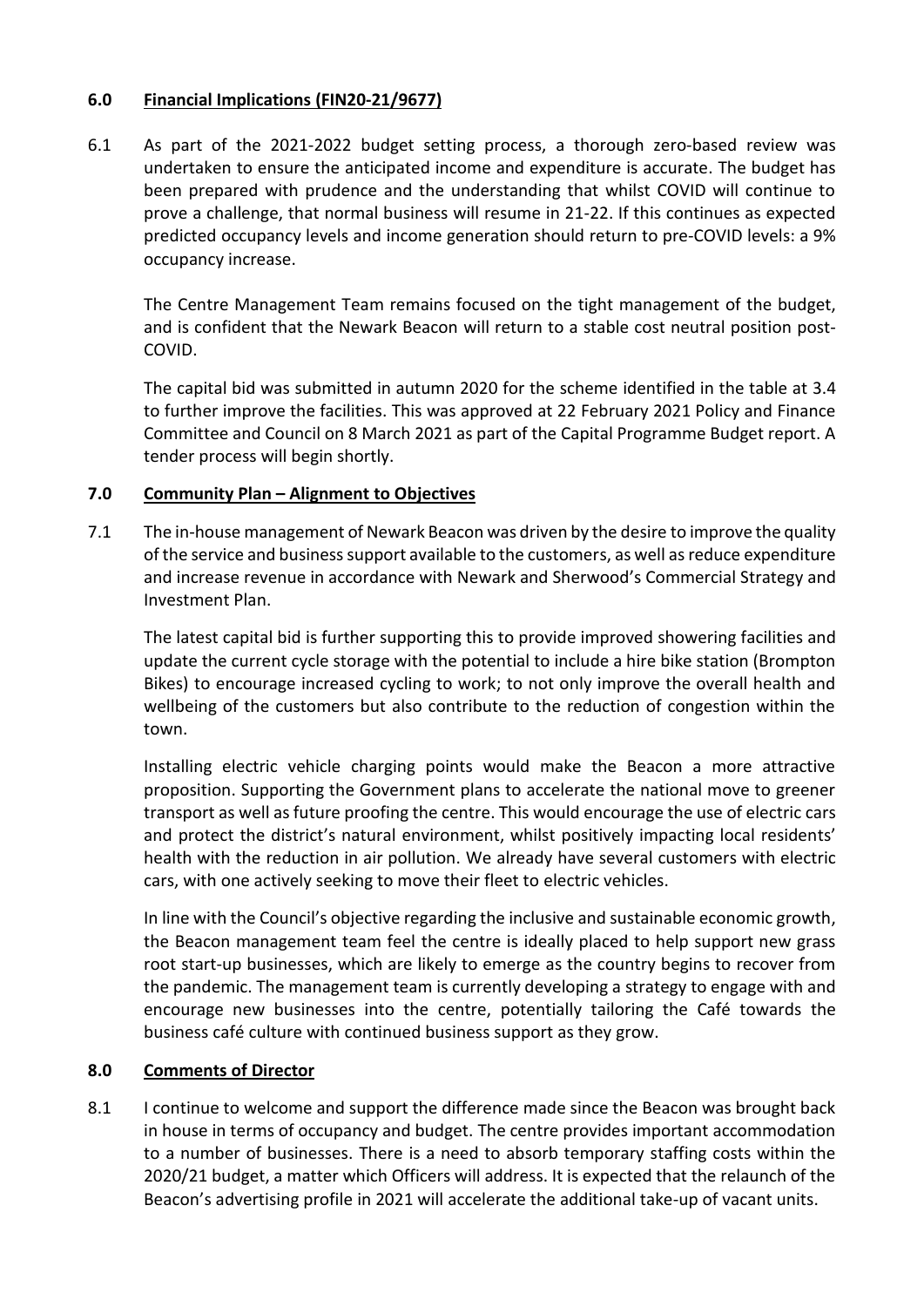# **9.0 RECOMMENDATIONS that:**

- **(a) Members note the report and the achievements made to date; and**
- **(b) a further progress report be presented to Committee in June 2021.**

#### **Reason for Recommendations**

# **To continue to inform Members on the delivery of the Beacon Business Plan**

For further information please contact Becky Forrow on ext 5867

Matt Lamb Director – Planning & Growth